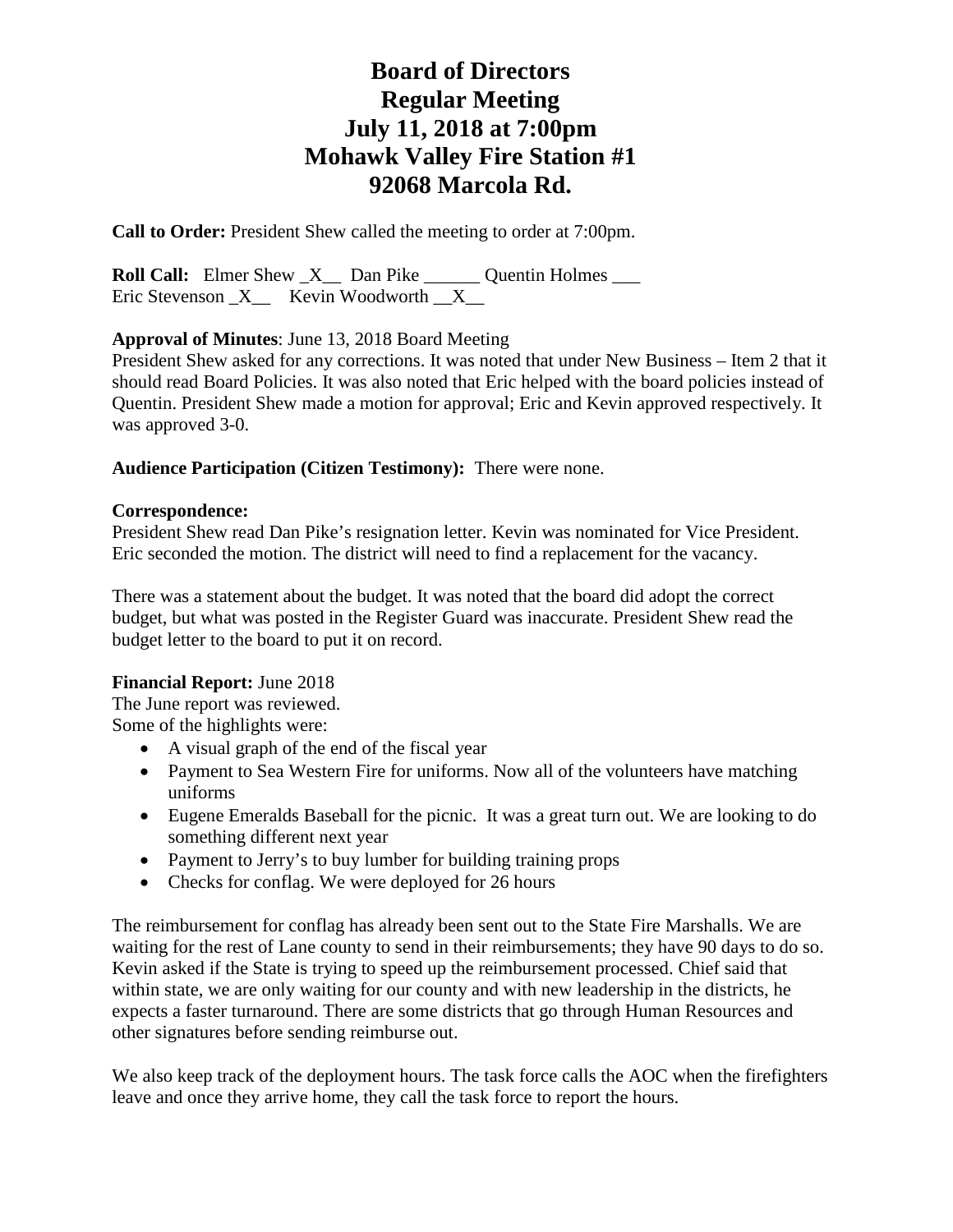Kevin asked about the payment for health care. Chief explained that it only covers the paid staff and families, volunteers and board members have workers compensation, and there is a payment to WHA insurance for the employee assistance program for volunteers. Paid staff are through Moda and Delta Dental. The rate increase was due to the increase in cancer claims.

President Shew made a motion for approval. Kevin and Eric approved respectively. Approved 3-0.

**Fire Chief Report:** Officer's Report/ Maintenance Report/ Activity Report The Activity Report was discussed with highlights that include:

- Standard meetings
- Training is up to par thanks to Patrick
- We are entering busy time of the year
- Traffic Management Safety training with ODOT, OSP and a tow company
- First wildfire up Hill Road. 1.3 acres burned, and the Coburg Chief called Chief Wallace with positive reviews of the district.

### **Maintenance Report**

The report said May, but it did include June information. The highlights were:

- The cameras are now up and running at station 1,3 and 5
- We are getting LED lights
- Sumer work getting done such as weeding
- Program Switch on 1446 is still not working even with several phone calls between Chris and the company. It is going to be requested that they come up here or we take 1446 to them; however, this needs to be done after the summer fire season. Other companies said they will not try to fix it because that module was outdated quickly after being released. It can only be used on Code 1 calls.

### **Old Business**:

1. Station 2

Chief was assured with are within a few months to close this purchase.

2. Budge Approval

The budget letter was already read. There is nothing new to this item.

### 3. Mary Cole Days

Mary Cole Days will be August  $11<sup>th</sup>$ . The volunteer association is working on an all you can eat breakfast for Sunday to show the community appreciation for approving the bond. The planning is going well.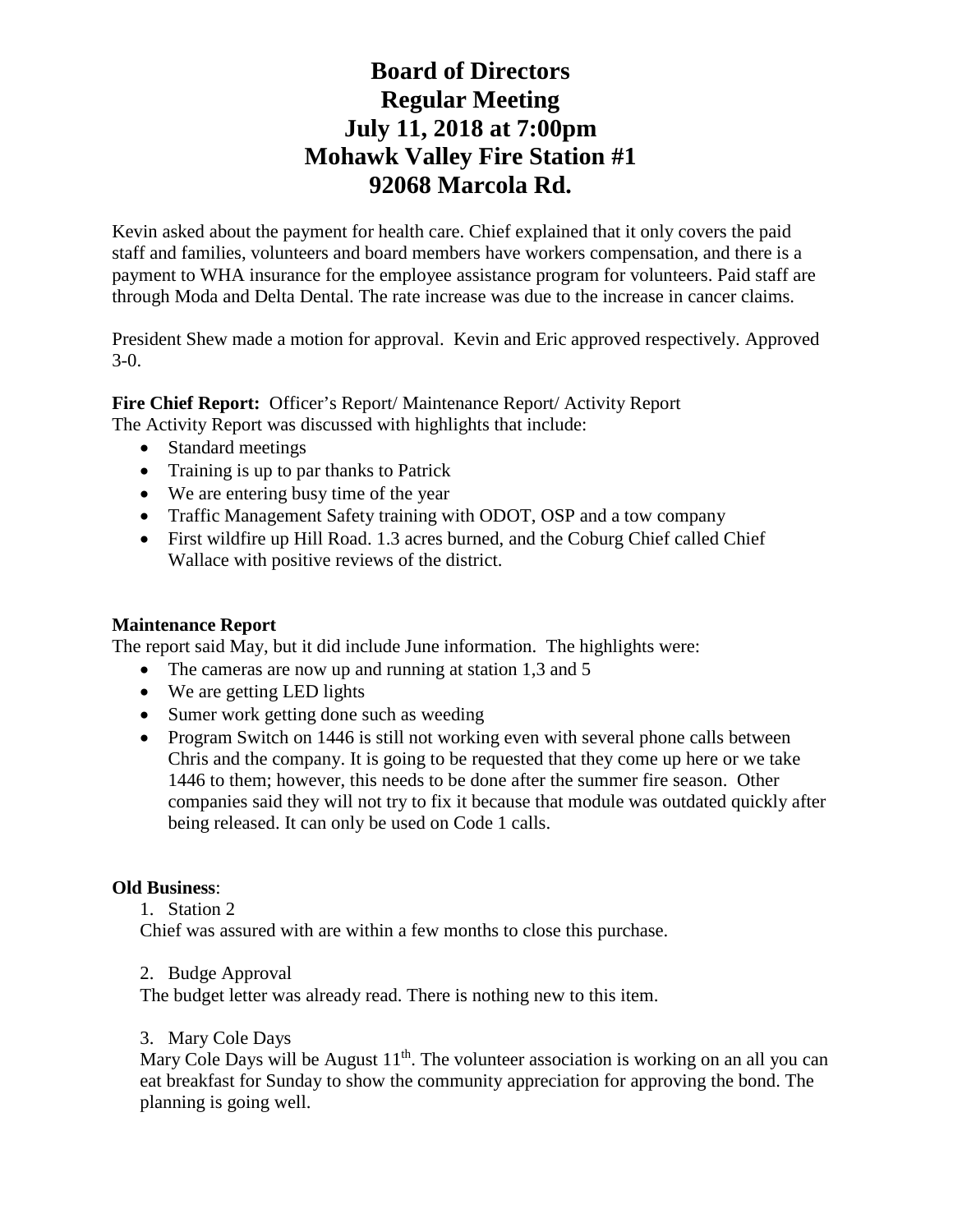### 4. Board Policies

Kevin suggested the board wait for Quentin. It was approved it tabled it for the next meeting. Chief asked that the board email him with questions, so he can prepare explanations. Kevin suggested a work session to go through the policies. President Shew gave an example of an easy question to resolve, but it was agreed that a work session will be on September  $12<sup>th</sup>$  from 5:30-7:00pm. There must be more than 2 board members there and Chief has to give the public notice of this work session.

#### **New Business:**

1. Bond

Tonight, the resolution needs to be signed. The resolution allows the board to move forward with selling the bonds. Chief talked about going with RFPs because of the low interest rate. We must sell bonds to appropriate funds and then approve to spend the funds. This will also create a supplemental budget. Kevin wants to make sure we are transparent to anyone that walks in and wants to see how we are spending the money. Chief has a separate spreadsheet just for the bond and the projects related to the bond monies. This new spreadsheet will be included in the packet at each meeting. The resolution was approved 3-0.

There was talked of having the packets emailed the week before the meeting to the board members. It was required that they all use their district email.

### 2. Board Member Position

We have received Dan Pike's letter of resignation which means we can open the applications up. The application is included in the packet. President Shew suggested we check with prior applicants to see if they are still interested. If a new board member is appointed in August, they cannot vote until September. The board approved to post for the position. Eric and Kevin approved respectively. It was approved 3-0.

**Items Not on Agenda:**  None

**Future Meeting Agenda Items:**  None

**Next meeting is on August 8, 2018 at 7:00pm** Adjourn: Adjourned at 8:01pm. Eric and Kevin approved respectively; approved 3-0.

Public comment is invited. Portions of this meeting may be held in executive session as per **ORS 192.660.**